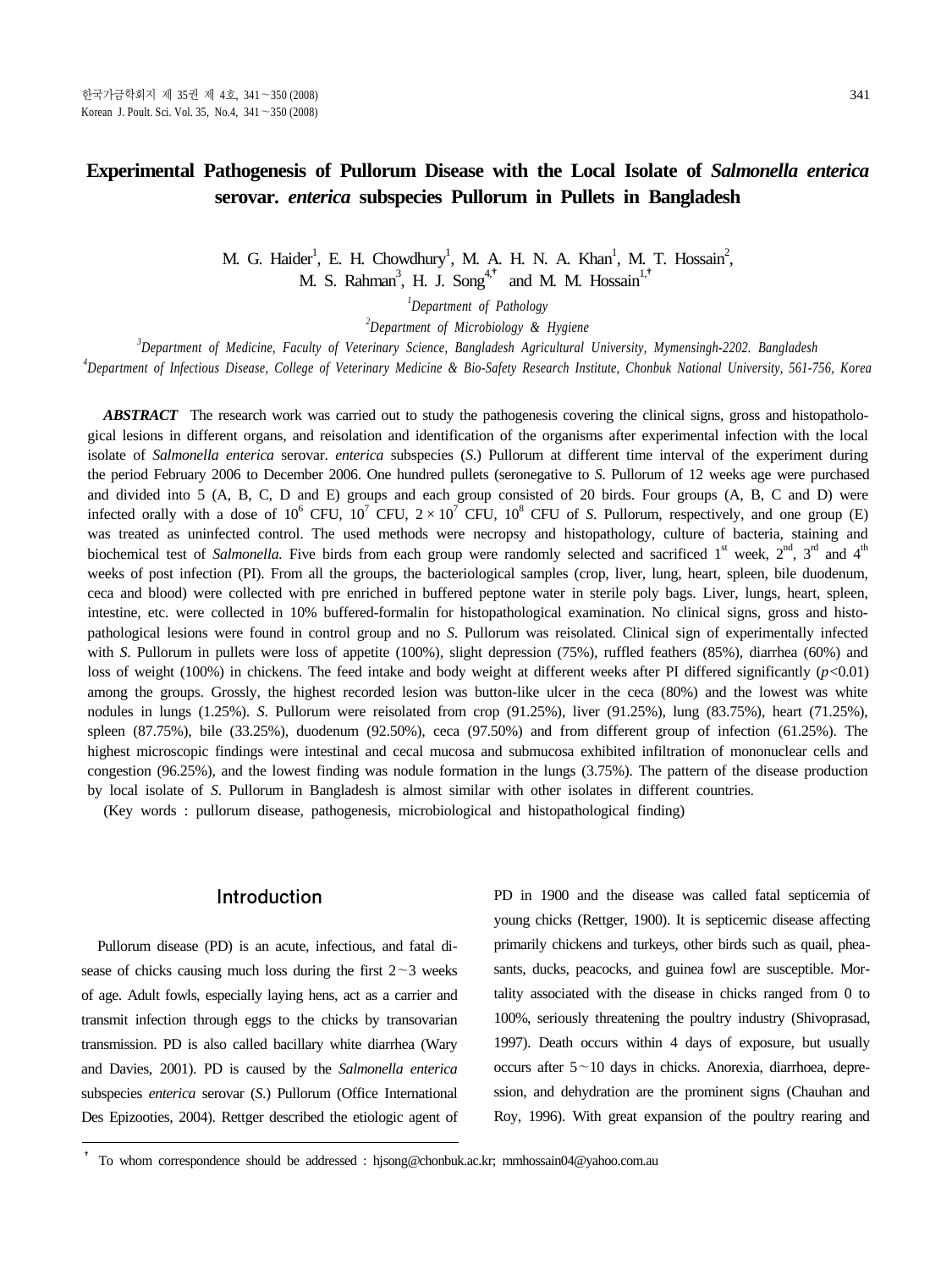farming, PD has become wide spread problem in Bangladesh (Rahman, 2007). For the treatment, prevention and control of a particular disease, the pathogenesis must be known clearly. Some investigations on PD have been performed on the natural cases, but experimental pathogenesis and pathology are not known in Bangladesh by locally isolated *S.* Pullorum*.* Therefore, the present study was undertaken to study the experimental pathogenesis and pathology of PD in pullets with locally isolated *S.* Pullorum in Bangladesh.

## Materials and Methods

### 1. Procurement of Chicks

One hundred Isa brown pullets (Seronegative to *Salmonella*  Pullorum) at 12 weeks of age were purchased and divided into one of 5 groups with 20 birds each. Four groups (A, B, C and D) were used for the experimental infection while the rest (E) served as uninfected control.

### 2. Experimental Infection

Pullets were kept in experimental shed and they were given commercial feed and water *ad libitum* throughout the study period. Four groups (A, B, C and D) were infected orally with 0.5 ml PBS that contained  $10^6$  CFU,  $10^7$  CFU,  $2 \times 10^7$  CFU,  $10^8$ CFU of *S*. Pullorum, respectively (Stubbs, 1954), and one group (E) was treated as uninfected control. The control birds (group E) received only 0.5 mL PBS without bacteria.

#### 3. Clinical Signs

Clinical signs of pullets after experimental infection were observed and recorded up to the end of experiment.

### 4. Sample Collection

Five birds from each group were randomly selected and sacrificed  $1^{\text{st}}$  week,  $2^{\text{nd}}$ ,  $3^{\text{rd}}$  and  $4^{\text{th}}$  weeks of PI. The bacteriological samples (crop, liver, lung, heart, spleen, bile, duodenum, ceca and blood) were collected in sterile poly bags. Liver, lungs, heart, spleen, intestine, etc. were collected in 10% bufferedformalin for histopathological examination.

#### 5. Gross Pathology

The postmortem examination of all the birds was done as per

time schedule. At necropsy, gross tissue changes were observed and recorded carefully (Okamura et al., 2000; Roy et al., 2001; Wary and Davies, 2001). The enlargement of liver was determined by the incision on the surface and comparing the apposition of the surface. No complete apposition of two cut surfaces was graded as enlargement of the liver.

### 6. Reisolation of S. Pullorum from Different Organs

The collected 1 gm tissue samples were weighted and macerated in mortar and pestle, and then the samples were transferred to 10 ml tetrathionate broth and incubated at 37 ℃ overnight. The broth culture was diluted by 10 fold and one ml of dilution was spread on BGA agar plate and incubated at 37 ℃ for overnight. The pink color colonies were counted for *S.*  Pullorum. The red or black colonies (non-lactose fermenters) were inoculated on TSI agar slants and incubated overnight at 37 ℃. Tubes with red slants and black or yellow but were identified to be due to *S.* Pullorum (Roy et al., 2001)*.* The *Salmonella* organisms were confirmed by described methods (Carter and Cole, 1990; Cheesbrogh, 2000; Haider et al., 2003a; Mahanta, 1966)

## 7. Reisolation of S. Pullorum from Blood

Collected 1 ml of blood samples was tested for *S.* Pullorum in enriched culture media, and colonies were counted as previously described (Okamura et al., 2000).

## 8. Histopathology and Photomicrography

The tissues were trimmed, washed, processed in ascending grades of alcohol, cleared in chloroform, embedded in paraffin, sectioned using a microtome and stained as per standard procedure (Luna, 1968). Photomicrography was taken using a photomicrographic camera (Olympus PM-C 35 Model).

#### 9. Statistical Analysis

Repeated measures analyses were performed with the data of mean feed intake and body weight gain of pullet of different groups at different week in a Completely Randomized Design (CRD) for significant variation using the SPSS package program version 10.0. Pair wise comparison of mean was done by Least Significant Difference (LSD).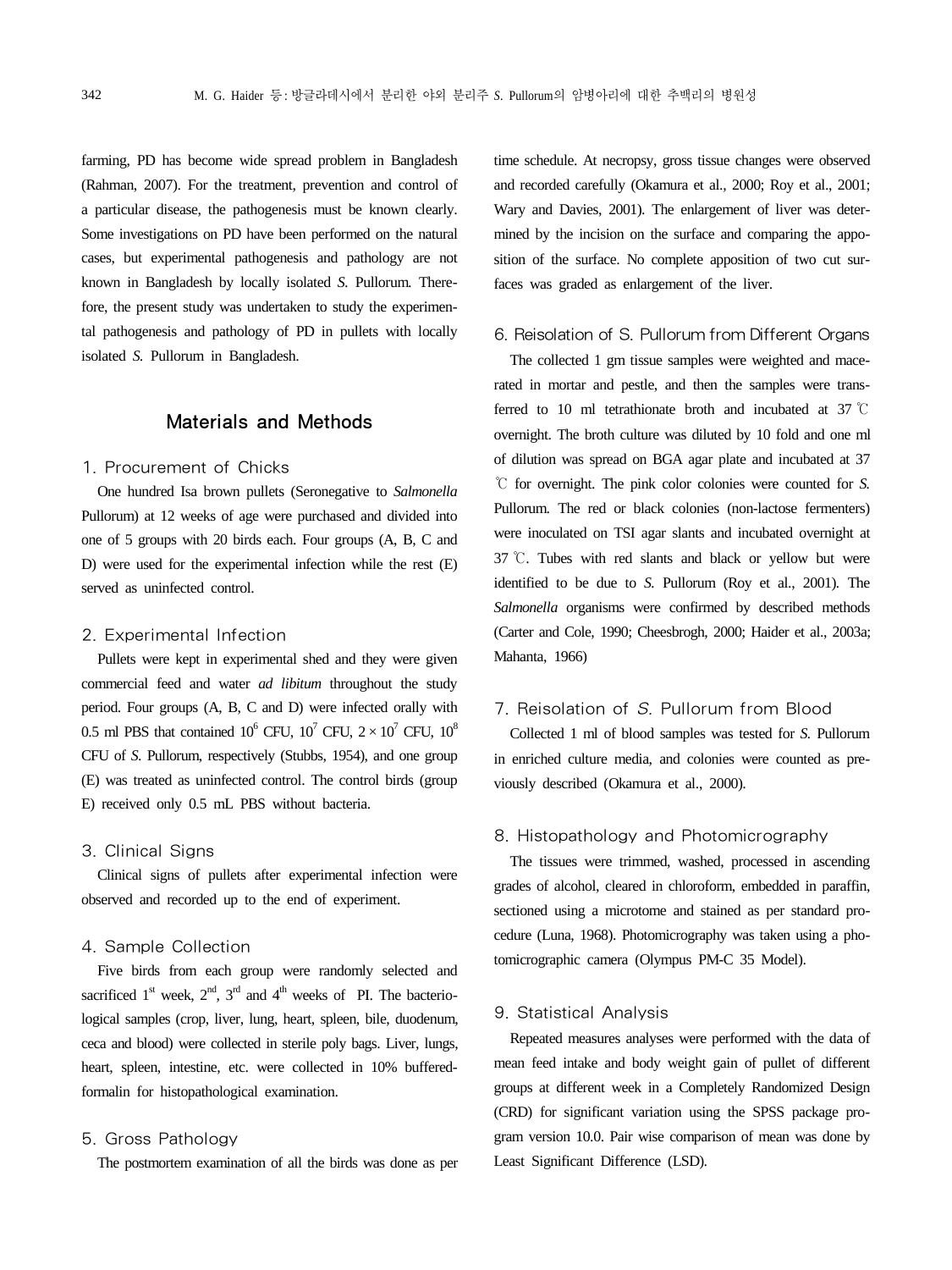# **Results**

#### 1. Clinical Signs

Clinical signs of experimental infection with *S*. Pullorum in pullets appeared after 3 days PI and were 100% loss of appetite, 75% slight depression, 85% ruffled feathers, 60% diarrhea, 100% reduced feed intake (Table 1) and 100% loss of body weight (Tables  $2 \sim 3$ ). The feed intake in all infected groups reduced significantly (*p<*0.01) compared with control group in 1<sup>st</sup> week of inoculation. On the contrary, feed intake, and body weight gain in infected groups gradually increased and clinical sign disappeared gradually from second week PI towards the

end of experiment. In uninfected control group feed intake and body weight increased significantly (*p<*0.01) at all the time points of the experiments. The least clinical signs were found in group A and the highest clinical signs were found in group D depending on the dose of inoculated bacteria. No clinical signs were seen in control (E) group during study period. No mortality was observed in the study period.

#### 2. Gross Pathology

No gross lesions were found in the experimentally uninfected control (Group-E) birds. During necropsy, gross lesions were seen from  $1<sup>st</sup>$  week to  $4<sup>th</sup>$  week of PI. More pathological lesions were

**Table 1.** The mean feed intake (g)/birds/day of the pullets in grams after experimental post inoculation of *S.* Pullorum

| Group | 1 <sup>st</sup><br>week | $2^{nd}$<br>week | $3^{rd}$<br>week | week           | LSD       |
|-------|-------------------------|------------------|------------------|----------------|-----------|
| А     | $58.76 + 3.89$          | $66.46 + 3.76$   | $73.89 + 1.52$   | $79.01 + 2.47$ | B         |
| B     | $56.47 + 4.74$          | $63.85 + 4.73$   | $72.61 + 1.51$   | $77.58 + 2.05$ | CD.       |
| C     | $55.43 + 6.17$          | $61.99 + 2.91$   | $70.55 + 2.94$   | $76.44 + 1.41$ | C         |
| D     | $54.14 + 7.27$          | $60.12 + 3.42$   | $69.88 + 3.30$   | $76.28 + 1.32$ | <b>CE</b> |
| Е     | $67.78 + 2.35$          | $75.14 + 1.17$   | $80.44 + 2.37$   | $87.22 + 2.78$ | А         |

LSD = Least significant difference, Values bearing different letter within the same column differed significantly  $(p<0.01)$ .

**Table 2.** The mean body weight (g) of the pullets after experimental post inoculation of *S.* Pullorum

| Group         | $1st$ week                   | $2nd$ week              | $3rd$ week                    | $4^{\text{th}}$ week       | <b>LSD</b> |
|---------------|------------------------------|-------------------------|-------------------------------|----------------------------|------------|
| A             | $861.2 + 3.53^b$             | $934.4 + 16.93^b$       | $1022.4 + 15.47^{\circ}$      | $1126.9 + 10.5^b$          | B          |
| B             | $834.6 \pm 4.28^e$           | $904.5 \pm 15.92^e$     | 991.6 $\pm$ 9.88 <sup>e</sup> | $1092.0 + 16.85^e$         |            |
| $\mathcal{C}$ | $796.0 + 16.41^{\mathrm{d}}$ | $862.1 + 15.16^d$       | $939.2 + 9.77^{\mathrm{d}}$   | $1039.3 \pm 21.77^{\rm d}$ |            |
|               | $782.4 + 13.74^{\circ}$      | $844.4 + 17.83^{\circ}$ | $910.8 + 15.34^{\circ}$       | $1006.2 + 8.93^{\circ}$    | E          |
| E             | $902.6 + 9.18^{\circ}$       | $989.4 + 43.34^{\circ}$ | $1087.0 + 11.77^{\text{a}}$   | $1207.3 + 20.43^{\circ}$   |            |

LSD = Least significant difference, Values bearing different letter within the same column differed significantly  $(p<0.01)$ .

**Table 3.** Different clinical signs of the experimentally infected with *S.* Pullorum in pullets in different infected group A, B, C and D

| Time schedule  | Loss of appetite | Slight depression | Ruffled feathers | Diarrhoea | Laboured breathing | Loss of body weight |
|----------------|------------------|-------------------|------------------|-----------|--------------------|---------------------|
| post infection | $(n=20)$         | $(n=20)$          | $(n=20)$         | $(n=20)$  | $(n=20)$           | $(n=20)$            |
| PI 1 wk        | 20/20            | 20/20             | 20/20            | 20/20     | 20/20              | 20/20               |
| $PI$ 2 wk      | 20/20            | 16/20             | 20/20            | 20/20     | 12/20              | 20/20               |
| $PI_3$ wk      | 20/20            | 12/20             | 16/20            | 12/20     | 08/20              | 20/20               |
| $PI$ 4 wk      | 20/20            | 12/20             | 12/20            | 0/20      | 0/20               | 20/20               |
| Total $(\%)$   | 100              | 75                | 85               | 60        | 50                 | 100                 |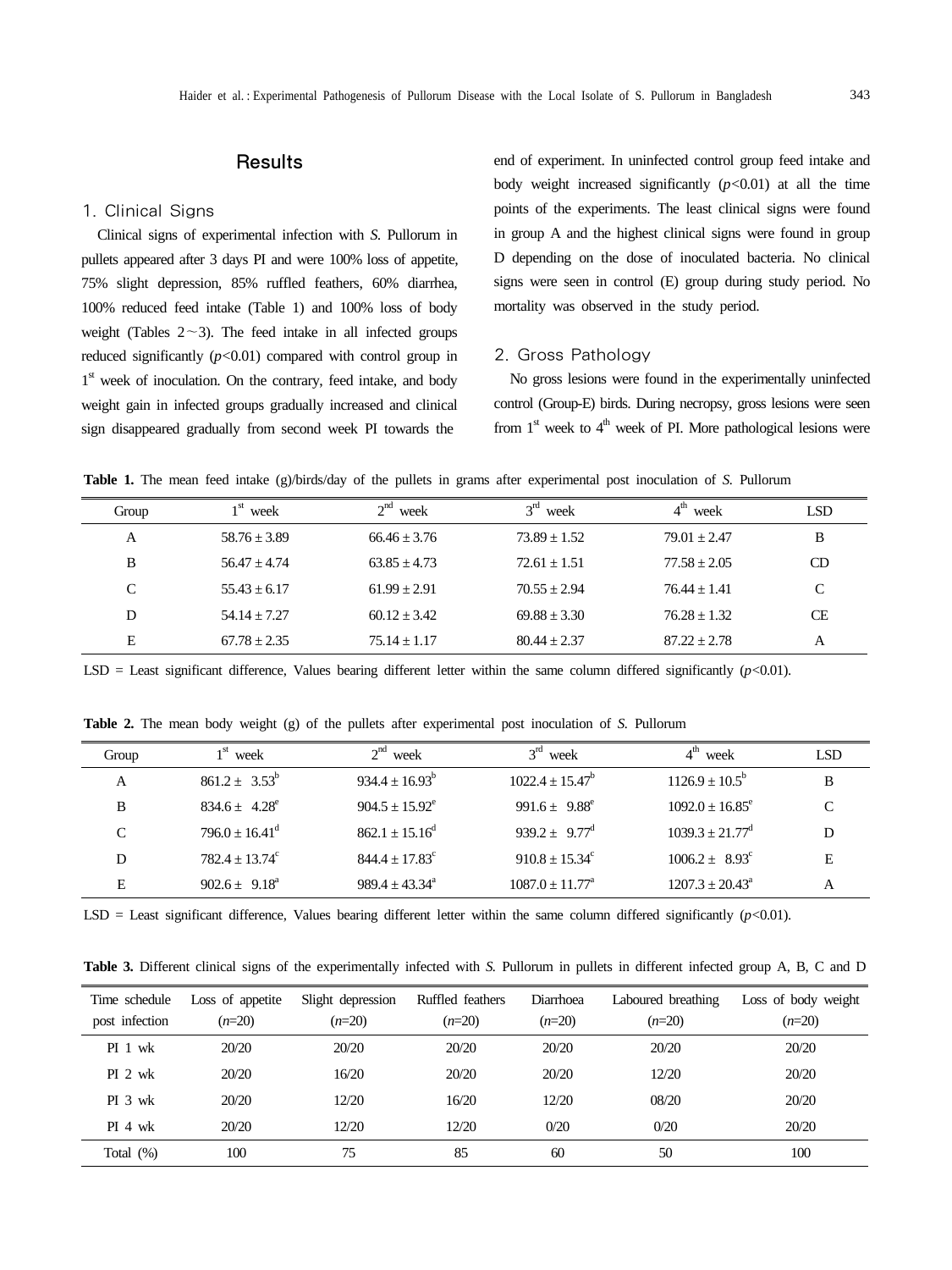found in group-D infected with  $10<sup>8</sup>$  CFU. The gross lesions were shown in the Table 4. Liver (31.25%) was enlarged and 30% liver was congested and hemorrhagic (Fig. 1). White nodule was found in two livers at two weeks PI. 30% lungs were congested, edematous and brown colored. White nodules were found in one lung at three weeks PI. Thirty percent pericarditis and myocarditis and 2.5% white nodule were found in the heart. And 46.25% spleens were swollen and congested and 20% kidneys conge-



Fig. 1. Enlarged, congested and hemorrhagic liver of pullet at 1<sup>st</sup> week PI with *S.* Pullorum.

sted and enlarged. Mild hemorrhagic to catarrhal enteritis was found in intestine and cecum was enlarged and contained yellow creamy or cheesy materials during necropsy. Button like ulcer and hemorrhage were found in cecal tonsils (80%, Fig. 2).

### 3. Reisolation of S. Pullorum from Different Organs

Birds of control group remained *Salmonella* negative throughout the experimental period, as confirmed by bacteriological



Fig. 2. Button like ulcer and hemorrhages in the cecal tonsils after 1 week of experimental infection.

| Cumulative gross lesions                                               | Group A<br>$(n=20)$ | Group B<br>$(n=20)$ | Group $C$<br>$(n=20)$ | Group D<br>$(n=20)$ | Total<br>$(n=80)$ | $\%$  |
|------------------------------------------------------------------------|---------------------|---------------------|-----------------------|---------------------|-------------------|-------|
| 1. Liver enlarged                                                      | 02(10%)             | 06(30%)             | 09(45%)               | 11(55%)             | 25(80)            | 31.25 |
| 2. Congested and hemorrhagic liver                                     | 02(10%)             | 06(30%)             | 13(65%)               | 13(65%)             | 24(80)            | 30    |
| 3. White nodules in the liver                                          | $00(00\%)$          | $00(00\%)$          | 01(05%)               | 01(05%)             | 02(80)            | 2.5   |
| 4. Congested, edematous and brown coloured lungs                       | 02(10%)             | 06(30%)             | 09(45%)               | $10(50\%)$          | 24(80)            | 30    |
| 5. White nodules in the lungs                                          | $00(00\%)$          | $00(00\%)$          | 01(05%)               | 03(15%)             | 01(80)            | 1.25  |
| 6. Pericarditis                                                        | 02(10%)             | 06(30%)             | 09(45%)               | 11(55%)             | 24(80)            | 30    |
| 7. Nodules in the heart                                                | $00(00\%)$          | $00(00\%)$          | 02(10%)               | 05(25%)             | 02(80)            | 2.5   |
| 8. Spleen swollen and congested                                        | 05(25%)             | 07(35%)             | 15(75%)               | 16(80%)             | 37(80)            | 46.25 |
| 9. Ceca enlarged and contained yellow creamy or<br>cheesy materials    | 06(30%)             | 06(30%)             | 17(85%)               | 17(85%)             | 41(80)            | 51.25 |
| 10. Button like ulcer and hemorrhage was found in<br>the cecal tonsils | 13(65%)             | 16(80%)             | 18(90%)               | 19(95%)             | 64(80)            | 80    |
| 11. Congested and enlarged kidneys                                     | 02(10%)             | 03(15%)             | 06(30%)               | 07(35%)             | 16(80)            | 20    |

**Table 4.** Cumulative gross pathologic findings of pullets experimentally infected with *S.* Pullorum from 1st week to 4th week PI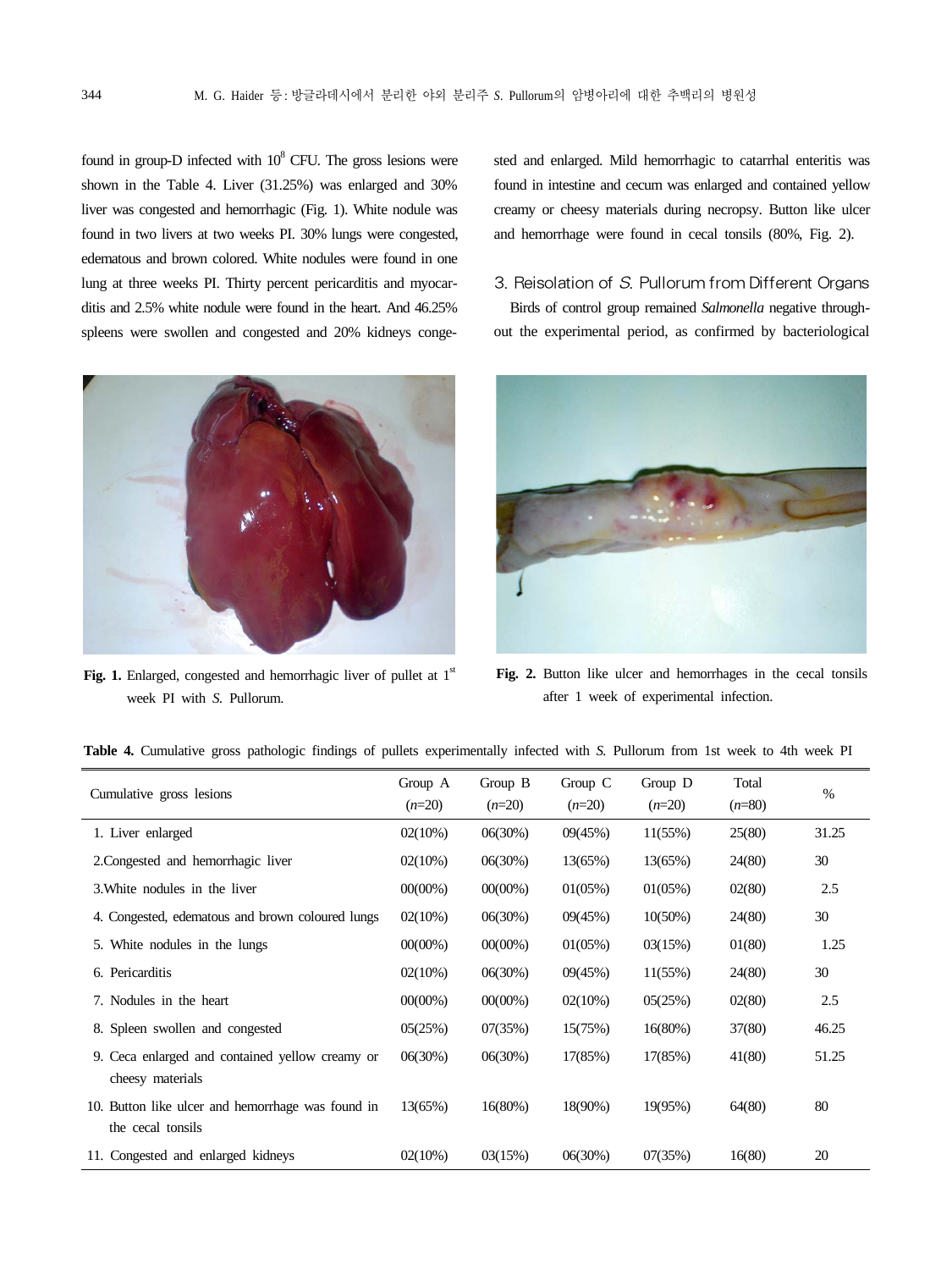isolation and identification of different organs after sacrificed. At one, two, three and four weeks PI, different organs (crop, liver, lung, heart, spleen, bile, duodenum, ceca, and blood) of experimentally infected pullets were cultured to isolation *S.*  Pullorum. Reisolated *S*. Pullorum produced pink colour colonies on BGA, and CFU/mL of blood was counted and recorded (Table 5 and 6). The colony characters of reisolated *S*. Pullorum organisms on different media were shown (Table 7). In Gram's staining, the morphology of the isolated bacteria was small rod shape, gram negative and single or paired in arrangement. The isolated organisms fermented dextrose, manitol and xylose with gas production and did not ferment lactose, sucrose, dulcitol, inositol and maltose. The organisms were positive to MR test and were negative to indole and VP test. Limited movement was observed in the isolated organisms. *S*. Pullorum were reisolated 91.25%, 91.25%, 83.75%, 71.25%, 87.5%, 33.75%, 92.50%, 97.50% and 61.25% from crop, liver, lung, heart, spleen, bile, duodenum, cecum and blood, respectively (Tables 5 and 6). Group D was more positive for *S.* Pullorum than group A in dose dependent manner.

### 4. Reisolation of S. Pullorum from Blood

*S*. Pullorum were reisolated from blood after PI in different time interval 45%, 55%, 65% and 80% from group A, B, C and D, respectively. *S*. Pullorum was confirmed by described earlier methods. No *S*. Pullorum organisms were reisolated from control group E in different time interval at PI.

#### 5. Histopathology

Table 8 describes the cumulative microscopic lesions of different organs from  $1<sup>st</sup>$  week to  $4<sup>th</sup>$  week PI. Histologically, 82.5% liver showed congestion. Focal necrosis with multifocal infiltration of heterophils was found in 66.25% liver parenchyma (Fig. 3). Nodular lesions were formed in 39.14% liver with the infiltration of macrophages, lymphocytes, plasma cells and heterophils. In lungs, 79.54% bronchopneumonia was observed

**Table 5.** Cumulative reisolation of *S*. Pullorum from different organs of experimentally infected pullets at different weeks of PI

| Specimen | Group A<br>$(n=20)$ | Group B<br>$(n=20)$ | Group $C$<br>$(n=20)$ | Group D<br>$(n=20)$ | Group E<br>$(n=20)$ | Total<br>$(n=80)$ | $\%$  |
|----------|---------------------|---------------------|-----------------------|---------------------|---------------------|-------------------|-------|
| Crop     | 16(80%)             | 18(90%)             | 19(95%)               | 20(100%)            | $00(00\%)$          | 73(80)            | 91.25 |
| Liver    | 16(80%)             | 17(85%)             | 20(100%)              | 20(100%)            | $00(00\%)$          | 73(80)            | 91.25 |
| Lung     | 14(70%)             | 16(80%)             | 18(90%)               | 19(95%)             | $00(00\%)$          | 67(80)            | 83.75 |
| Heart    | 11(55%)             | 14(70%)             | 15 (75%)              | 17(85%)             | $00(00\%)$          | 57(80)            | 71.25 |
| Spleen   | 16(75%)             | 17(75%)             | 18(85%)               | 19(95%)             | $00(00\%)$          | 70(80)            | 87.75 |
| Bile     | 05(25%)             | 06(30%)             | 07(35%)               | 07(35%)             | $00(00\%)$          | 27(80)            | 33.75 |
| Duodenum | 16(70%)             | 18(80%)             | 20(100%)              | 20(100%)            | $00(00\%)$          | 74(80)            | 92.50 |
| Cecum    | 18(80%)             | 20(90%)             | 20(100%)              | 20(100%)            | $00(00\%)$          | 78(80)            | 97.50 |

**Table 6.** Mean CFU of reisolated of *S.* Pullorum/ml of blood of experimentally infected pullets

| Specimen | $1^{st}$ wk $(n=5)$       | $2^{nd}$ wk $(n=5)$      | $3^{rd}$ wk $(n=5)$      | $4^{th}$ wk $(n=5)$        | Cumulative $(n=20)$ |
|----------|---------------------------|--------------------------|--------------------------|----------------------------|---------------------|
| Group A  | $9.12 \times 10^7$ (5/5)  | $12.7 \times 10^3$ (3/5) | $24.1 \times 10^2$ (1/5) | $0.0 \times 10^{1}$ (0/5)  | 09 (45%)            |
| Group B  | $15.2 \times 10^7$ (5/5)  | $27.4 \times 10^3$ (4/5) | $16.4 \times 10^2$ (2/5) | $00 \times 10^{1}$ (0/5)   | 11 (55%)            |
| Group C  | $56.7 \times 10^7$ (5/5)  | $79.1 \times 10^4$ (5/5) | $61.8 \times 10^2$ (3/5) | $0.0 \times 10^{1}$ (0/5)  | 13 (65%)            |
| Group D  | $112.5 \times 10^7$ (5/5) | $84.7 \times 10^4$ (5/5) | $53.6 \times 10^3$ (4/5) | $96.0 \times 10^{1}$ (2/5) | 16(80%)             |
| Group E  | $0.0 \times 10^{1}$ (0/5) | $00 \times 10^{1}$ (0/5) | $00 \times 10^{1}$ (0/5) | $00 \times 10^{1}$ (0/5)   | $00(00\%)$          |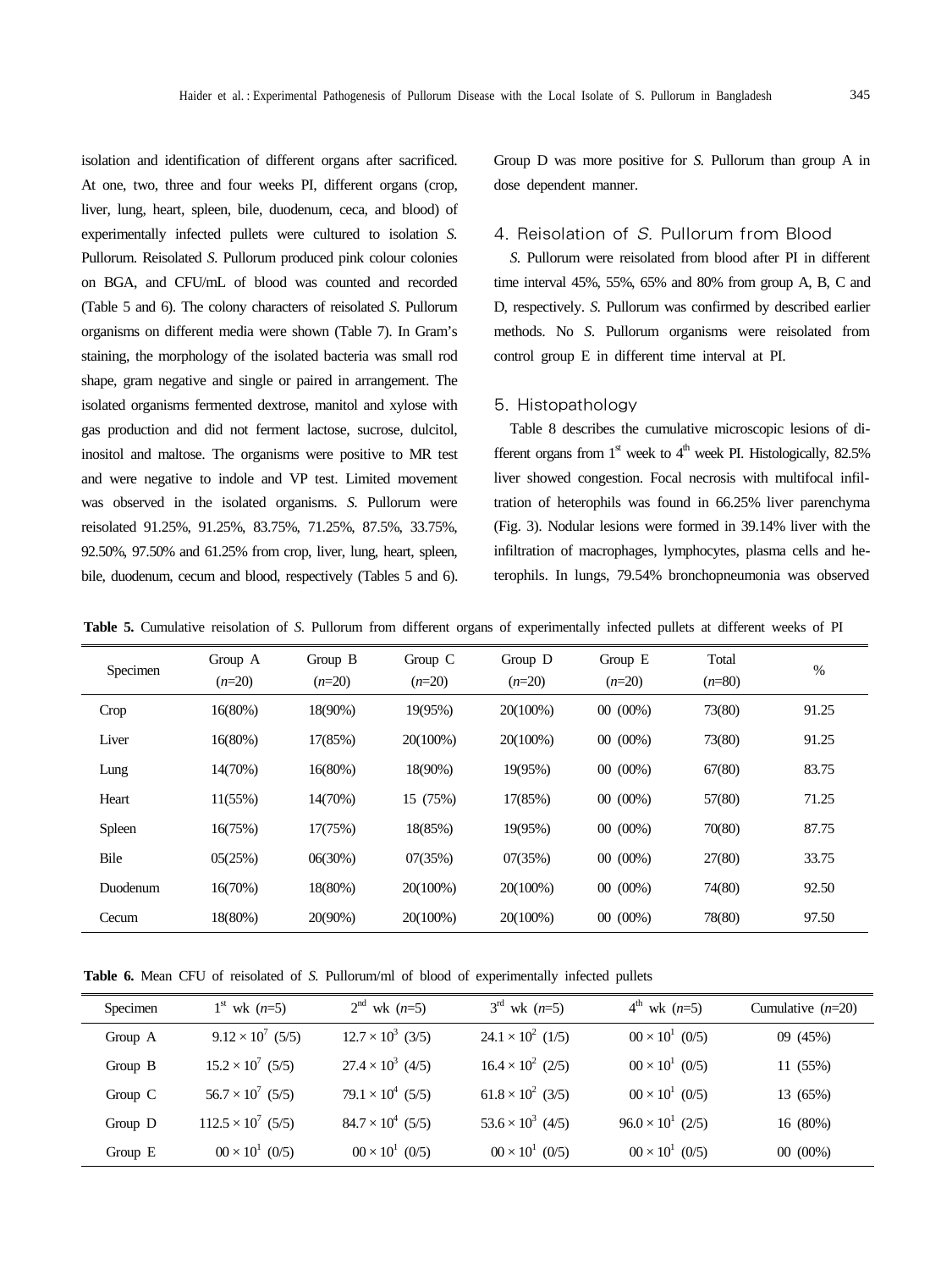| Sl. No. | Name of the media               | Colony characters                                                                                             |
|---------|---------------------------------|---------------------------------------------------------------------------------------------------------------|
| 1       | Brilliant Green Agar (BGA)      | S. Pullorum showed red - pink-white opaque coloured colonies surrounded by brilliant<br>red zones in the agar |
| 2       | Triple Sugar Iron (TSI) Agar    | S. Pullorum showed pale colonies with slight $H_2S$ production                                                |
| 3       | Lysine Iron (LI) Agar           | S. Pullorum showed blackish colonies with slight $H_2S$ production                                            |
| 4       | Salmonella-Shigella (SS) Agar   | Opaque, transparent, translucent, round, raised and uncoloured smooth colonies with<br>black centers          |
| 5       | MacConkey Agar                  | Uncoloured pale and transparent colonies                                                                      |
| 6       | Eosin Methylene Blue (EMB) Agar | Translucent, grayish and colourless colonies                                                                  |
| 7       | Blood Agar                      | Small, round, discrete, transparent, glistening colonies                                                      |
| 8       | Nutrient Agar                   | S. Pullorum showed gray, opaque and transparent colonies                                                      |
| 9       | Luria Bertani Agar              | White, opaque, raised and colourless colonies                                                                 |

**Table 7.** Colony characters of reisolated *S.* Pullorum in different media

**Table 8.** Cumulative histopathological findings of pullets infected with S. Pullorum from  $1<sup>st</sup>$  to  $4<sup>th</sup>$  week PI

| Histopathological lesions                                   | Group A<br>$(n=20)$ | Group $B$<br>$(n=20)$ | Group $C$<br>$(n=20)$ | Group D<br>$(n=20)$ | Total<br>$(n=80)$ | $\%$  |
|-------------------------------------------------------------|---------------------|-----------------------|-----------------------|---------------------|-------------------|-------|
| 1. Hepatitis, infiltration of inflammatory cells            | 15(75%)             | 17 (85%)              | 18 (90%)              | 16(80%)             | 66                | 82.50 |
| 2. Multifocal white necrotic foci in the liver              | 12(60%)             | 13 (65%)              | 15 (75%)              | 13 (65%)            | 53                | 66.25 |
| 3. Nodule formation in the liver                            | 03(15%)             | 08 (40%)              | 11(55%)               | 09(45%)             | 31                | 39.14 |
| 4. Pneumonia, bronchopneumonia                              | 14 (70%)            | 14 (70%)              | 18 (90%)              | 17 (85%)            | 63                | 79.54 |
| 5. Nodule formation in the lungs                            | $00(00\%)$          | $00(00\%)$            | $02(10\%)$            | 01(05%)             | 03                | 3.75  |
| 6. Pericarditis/myocarditis                                 | 09 (45%)            | 13 (65%)              | 14 (70%)              | 13 (65%)            | 39                | 48.75 |
| 7. Nodule formation in the heart                            | $00(00\%)$          | 02(10%)               | 06(30%)               | 03 (15%)            | 11                | 13.75 |
| 8. Focal necrosis and inflammatory cells in the spleen      | 17 (85%)            | 17 (85%)              | 20 (100%)             | 18 (90%)            | 72                | 90.00 |
| 9. Infiltration of inflammatory cells in the intestine      | 18 (90%)            | 19 (95%)              | 20 (100%)             | 20 (100%)           | 77                | 96.25 |
| 10. Ulcer in the cecal tonsils                              | 10(50%)             | 16 (80%)              | 20 (100%)             | 17 (85%)            | 63                | 79.54 |
| 11. Tyhpilitis, infiltration of inflammatory cells in cecum | 17 (85%)            | 20 (100%)             | 20 (100%)             | 20 (100%)           | 77                | 96.25 |
| 12. Congestion in the kidneys                               | 12(60%)             | 15 (75%)              | 16(80%)               | 14 (70%)            | 57                | 71.25 |
| 13. Infiltration of inflammatory cells in gizzard           | 06 (30%)            | 07(35%)               | 11 ( 55%)             | 07 (35%)            | 31                | 39.14 |

with consolidation and filling of tertiary bronchi with a mixture of heterophils and mononuclear cells (Fig. 4). Catarrhal bronchitis and nodular formation were also seen in 3.75% lungs. In the heart muscle fiber, 48.75% was infiltration of heterophils in pericardium and myocardium. Macrophages, lymphocytes and plasma cells were found in the nodule in 13.75% heart (Fig. 5). Ninety percent spleens were exhibited severe congestion, mild hyperplasia of RE cells and  $2 \sim 3\%$  lymphocytic necrosis. In 71.25% kidneys, congestion and infiltration of heterophils were found. There were infiltrations of inflammatory cells mainly heterophils and lymphocytes in 39.14% gizzard. Ulcer and hae morrhage were seen in 79.54% cecal tonsils and 96.25% intestinal and cecal mucosa exhibited infiltration of mononuclear cells in the submucosa and congestion (Fig. 6).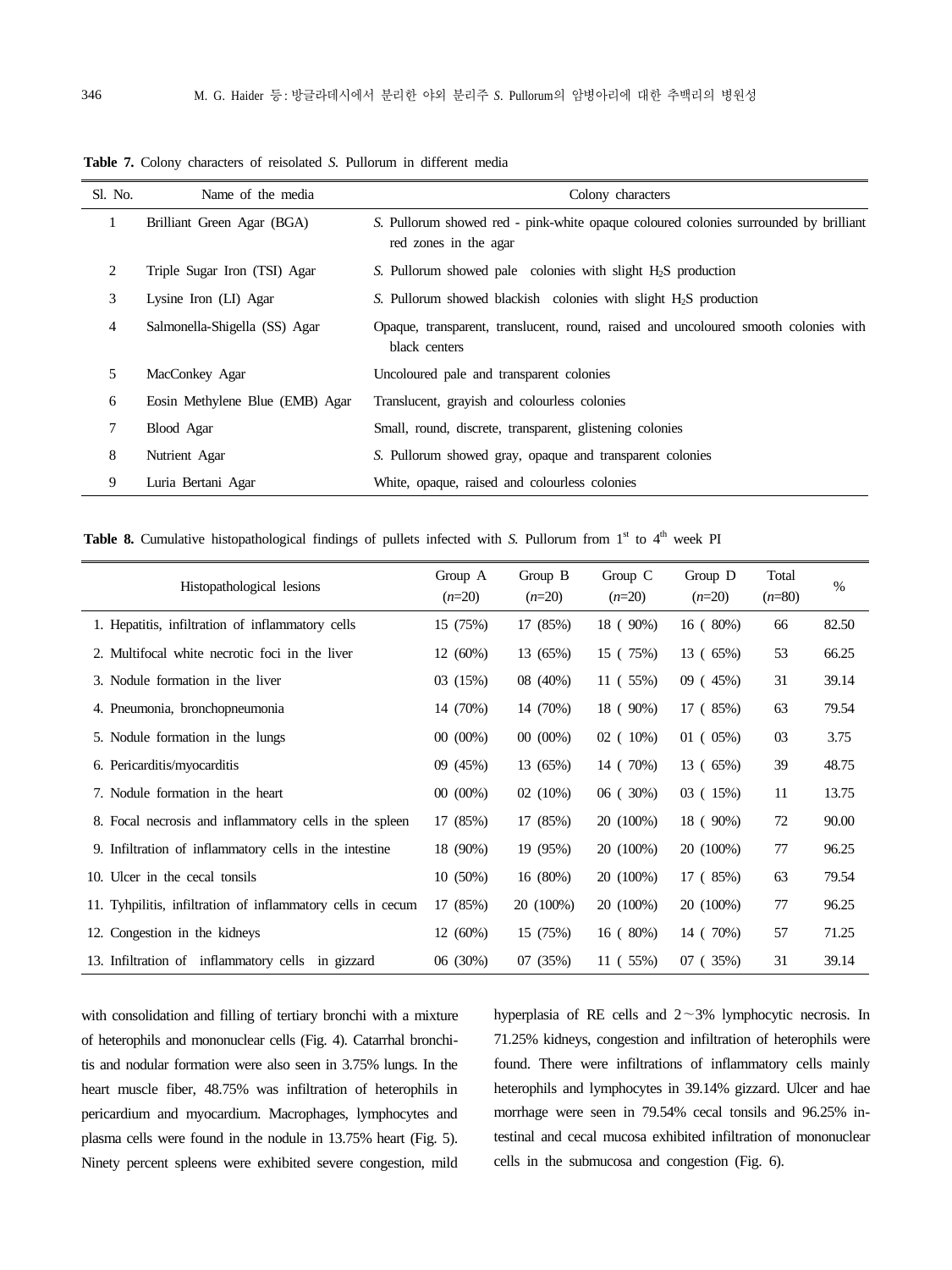

**Fig. 3.** Focal necrosis, infiltration heterophils and congestion in the portal triad of liver (H&E, X 333).



**Fig. 6.** Infiltration of mononuclear cells in the intestinal mucosa and submucosa, and congestion (H&E, X 333).



**Fig. 4.** Bronchopneumonia with consolidation and filling of tertiary bronchi with a mixture of heterophils and mononuclear cells (H&E, X 333).



**Fig. 5.** Nodular lesions with the infiltration of macrophages, lymphocytes, plasma cells and heterophils in heart (333x H&E).

# **Discussion**

Chickens are the natural hosts for both *Salmonella enterica* subspecies *enterica* serovar. Pullorum and *Salmonella enterica* subspecies *enterica* serovar Gallinarum and others motile *Salmonellae* organisms. *Salmonellae* organisms may transmit horizontally by infected water, air, food, liter contact, egg eating vectors etc and vertically spread by ovum (Henderson et al., 1999; Shivoprasad, 1997).

Many of the organisms are resistant to acid and proteolytic enzymes present in the intestine causing release of these organisms through feces. *Salmonellae* organisms attach to mannoselike receptor on microvilli of intestinal epithelial cell. The microvilli degenerate locally at the site of attachment, enabling the bacterium to enter the cell, and the breach in the cell surface and then it repairs. After penetration in the epithelium, final pathogenicity depends on bacterial multiplication, spread, toxin production, cell damage and inflammatory responses (Mims, 1990). In the experimental pathogenesis study of pullorum disease through oral route of infection, the pullet showed loss of appetite, ruffled feathers, depression, diarrhea and loss of weight after 3 days of PI which were similar to the findings of other authors (Chauhan and Roy, 1996; Okamura et al., 2000; Roy et al., 2001; Wary and Davies, 2001). The organisms caused bacteremia and colonized in the liver, lungs, heart, spleen, intestine and ceca to various degrees after 1 wk PI. Some other experiments on chicks and layers birds to find out the extract timing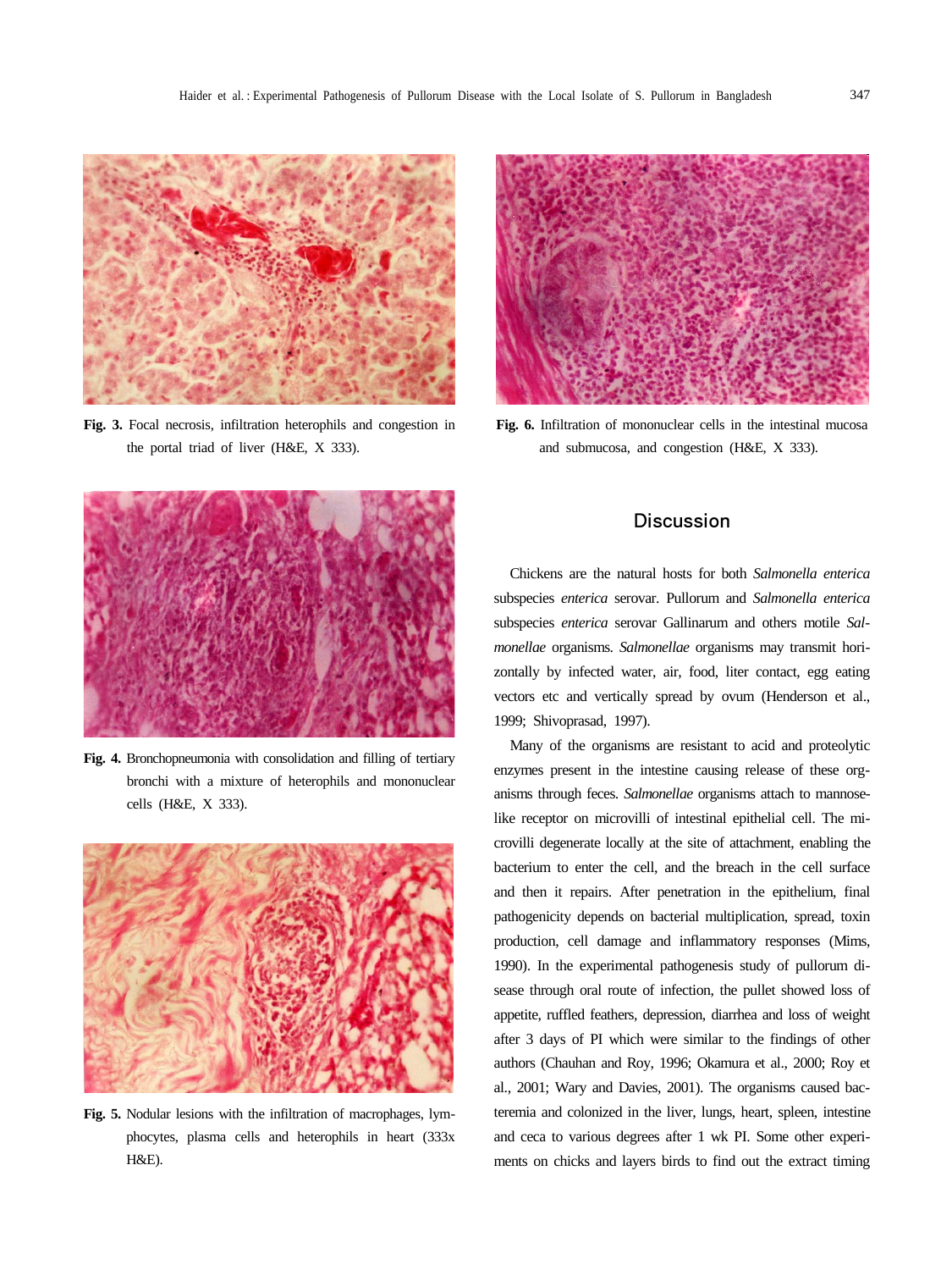of entrance of *S.* Pullorum in blood and different organs by oral route of inoculation are on-going in our laboratory. In the present study, grossly the liver was enlarged, congested, haemorrhagic and necrotic; the lungs were edematous, congested and brown colored; pericarditis in the heart; swollen and congested spleen; congested and enlarged kidneys; button like ulcer in the ceca and ceca enlarged and contained yellow creamy or cheesy materials in the lumen. These types of necropsy findings corresponded with the findings of others (Hafeji et al., 2001; Hossain et al., 2006; Islam et al., 2006; Khan et al., 1998; Syed et al, 2004). In this study, white nodule formation in the lungs, liver and heart were also found that were almost similar to the results of other investigators of different times interval on experimental birds (Shivoprasad, 1997; Trampel, 2001; Wigley et al., 2005).

The colony character of reisolated *S.* Pullorum, on SS agar was whitish or slight grayish colonies with dark central spot reflecting production of hydrogen sulfide on the media, on LIA was slight blackish color colonies, on TSI agar was black color colonies and on BGA was pink white color colonies which were corresponded with other reports (Carter and Cole, 1990 ; Cheesbrogh, 2000 ; Haider et al., 2004b ; Perez et al., 2004 ; Yuno et al., 1995). In the present study, the results of the sugar fermentation test and biochemical test of the reisolated *S.* Pullorum were similar to the other results (Haider et al., 2004b ; Hossain et al., 2006 ; Islam et al., 2006). Motility of the *S.* Pullorum is supported by the OIE manual in the present study (Office international des epizooties, 2004). In gram's staining, the morphology of the isolated bacteria was small rod shape, gram negative and single or paired in arrangement that was supported by others (Freeman, 1985; Haider et al., 2003a). In the present study, 91.25%, 91.25%, 83.75%, 71.25%, 87.5%, 33.75%, 92.50%, 97.50% and 61.25% *S.* Pullorum were reisolated from crop, liver, lung, heart, spleen, bile, duodenum, cecum and blood, respectively from different group of infection. The findings of the present study were almost similar to the findings of Roy et al (2001). with oral route of infection by *S.* Pullorum.

In the present study, microscopic findings of locally isolated *S.* Pullorum in experimental chickens by oral route appeared strictly higher in 1 week PI and gradually reduced thereafter. The lesions in different organs were infiltration of heterophils, macrophages, lymphocytes and plasma cells. However, nodule formation was found in heart, liver and lungs. These types of histological lesions are supported for *Salmonella* infection by different investigators (Chauhan and Roy, 1996; Hafeji et al., 2001; Refsum et al., 2002; Syed et al, 2004; Wigley et al., 2005).

In short, PD causes retardation of growth. 100% birds showed loss of appetite, reduced feed intake and ultimately body weight loss. Pullet infected with  $2 \times 10^7$  CFU and  $10^8$  CFU of *S*. Pullorum by oral route showed more lesions. No mortality was observed in this study. Grossly, congestion and hemorrhage were seen in 31.25% liver of infected pullet. Button like ulcer and hemorrhage was found in 80% cecal tonsils, 91.25% liver and 83.75% lung were positive for the reisolation of *S.* Pullorum. The highest number of *S.* Pullorum was reisolated from different organs after 1 wk PI from different infected group.  $56.7 \times$  $10^7$  CFU and  $112.5 \times 10^7$  CFU of *S* Pullorum were reisolated from blood after 1 wk PI infected with  $2 \times 10^7$  CFU and  $10^8$  CFU of *S.* Pullorum, respectively. The distinguishing morphological, cultural, staining and biochemical characters of reisolated *S* Pullorum were described earlier. Microscopically, hepatitis and infiltration of inflammatory cells in 82.5% liver, focal necrosis and inflammatory cells in 90% spleen, and tyhpilitis and infiltration of inflammatory cells in 96.25% ceca were found. In this investigation, the pathogenesis and pathology in pullets by Bangladesh isolates *S.* Pullorum has been studied.

# 적 요

이 실험은 추백리의 병원성을 연구하고자 2006년 2월부터 12월까지 *Salmonella enterica* serovar. *enterica* subspecies (*S*.) Pullorum 야외주를 분리한 후, 이를 건강한 닭에 실험적으로 감염시킨 다음 임상증상, 여러 기관의 육안 및 조직병리학적 검색과 아울러 공격주의 재분리와 동정을 시도하였다.

*S.* Pullorum에 혈청학적으로 음성인 12주령의 100수의 암 탉을 A~E까지 20수씩 5그룹으로 구분하였다. A~D*S.* Pullo- $\text{rum}$ 을 10<sup>6</sup> CFU, 10<sup>7</sup> CFU, 2 × 10<sup>7</sup> CFU, 10<sup>8</sup> CFU로 각각 경구 감염시켰고, E는 비감염 대조군으로 삼았다.

실험 방법으로는 부검, 조직병리학적 검사, *Salmonella*에 대한 세균 배양, 염색, 생화학적 특성을 조사하고 그 결과를 기술하였다.

(색인어 : 추백리, 병성, 미생물학적 및 병리조직학적 소견)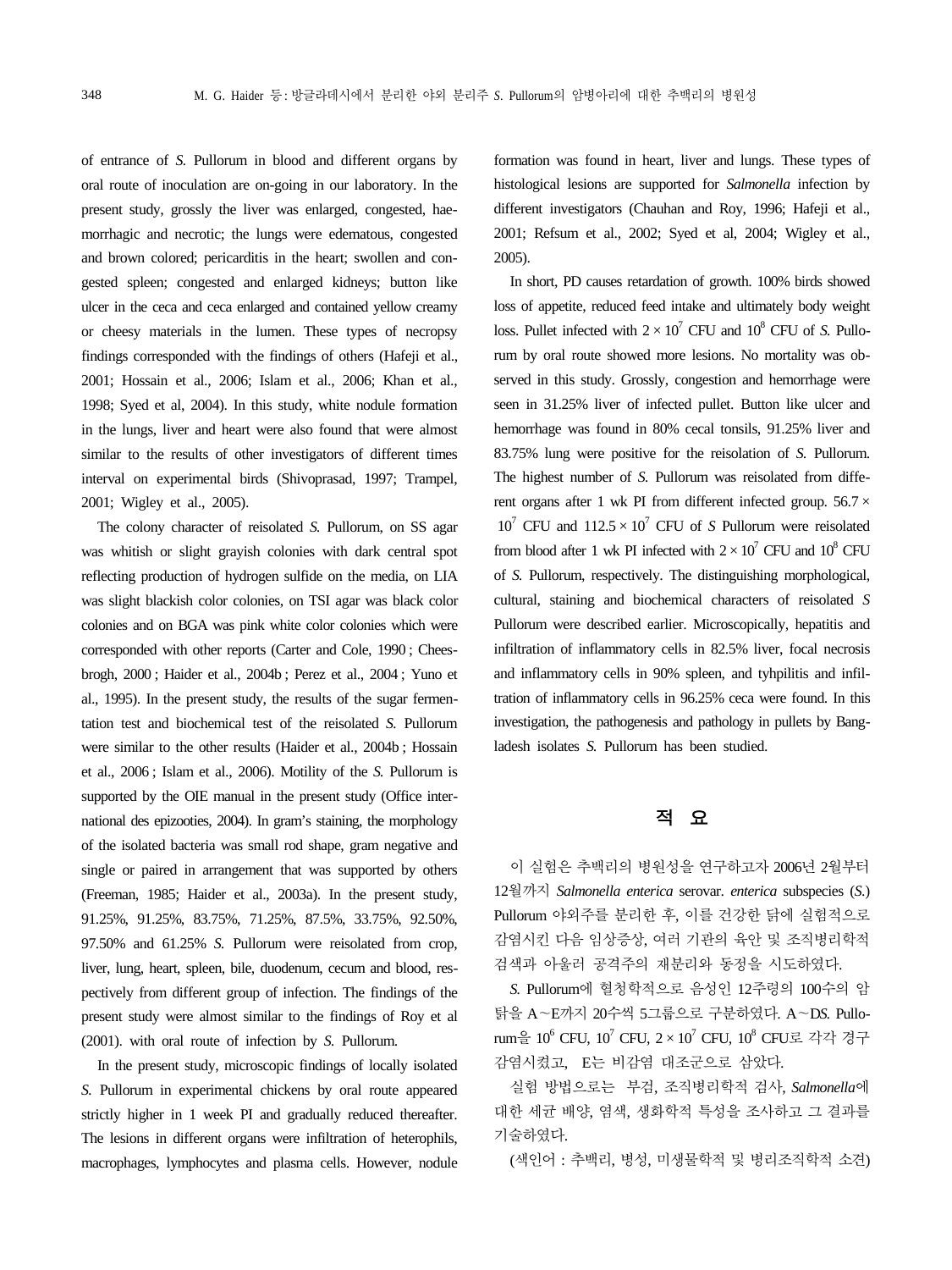# Reference

- Carter GR, Cole Jr RJ 1990 Diagnostic procedures in veterinary bacteriology and mycology.  $5<sup>th</sup>$  ed. Academic Press, Inc. Harcourt Brace Jovanouich, Publishers, New York:157-161.
- Chauhan HVS, Roy S 1996 Poultry diseases, diagnosis and treatment. 2 ed. New age international (P) Limited Publishers. New Delhi: 23-27.
- Cheesbrogh M 2000 District laboratory practice in tropical countries Part 2. Cambridge University Press, London: 64-65.
- Freeman BA 1985 Burrow's Text Book of Microbiology. 22 ed. W. B. Saunders Company, London: 372-472.
- Hafeji YA, Shah DH, Joshi BP, Roy A, Prajapati KS 2001 Experimental pathology of field isolates of *Salmonella gallinarum* in chicken. Ind J Poult Sci 36:338-340.
- Haider MG, Hossain MG, Hossain MS, Chowdhury EH, Das PM, Hossain MM 2004b Isolation and characterization of enterobacteria associated with health and disease in Sonali chickens. Bangladesh J Vet Med 2(1):15-21.
- Haider MG, Hossain MG , Chowdhury EH, Hossian MS, Das PM, Hossian MM 2003a Prevalence of enteric bacteria isolated from cloacal swabs in Sonali chickens. Progressive Agriculture 14 (1-2):67-72.
- Henderson SC, Bounous DI, Lee DM 1999 Early events in the pathogenesis of avian salmonellosis. Infect Immun 67(7): 3580- 3586.
- Hossain MS, Chowdhury EH, Islam MM, Haider MG, Hossain MM 2006 Avian salmonellosis Infection: Isolation and identification of organisms and Histopathological study. Bangladesh J Vet Med 4(1):07-12.
- Islam MM, Haider MG, Chowdhury EH, Kamruzzaman, Hossain MM 2006 Seroprevalence and pathological study of *Salmonella* infections in layer chickens and isolation and identification of causal agent. Bangladesh J Vet Med 4(2): 79-85.
- Khan AHMN, Bari ASM, Islam MR, Das PM, Ali MY 1998 Pullorum disease in semi mature chickens and its experimental pathology. Bangladesh Vet J 32:124-128.
- Luna LG 1968 Manual of histologic staining methods of the armed forces institute of pathology. 3 ed. McGraw Hill Book Co, New York: 121-123.
- Mahanta KC 1966 Veterinary Microbiology. Asia Publishing

House, Bombay: 60-70.

- Mims CA 1990 The pathogenesis of infectious disease. 3 ed. Academic Press. London: 23-29.
- Office International Des Epizooties 2004 OIE Manual Part-2: Section 2.7. Chapter 2.7.5. Pullorum diseases and fowl typhoid In: OIE Manual Diagnostic Tests and Vaccines for Terrestrial Animals. 4<sup>th</sup> ed. Paris: 1-13.
- Okamura M, Kamijima Y, Miyamoto T, Tani H, Sasai K, Baba E 2000 Differences among six *Salmonella s*erovars in abilities to colonize reproductive organs and to contaminate eggs in laying hens. Avian Dis 45:61-69.
- Perez C, Rivera S, Pirela A, Rincon H, Mavarez Y, Roman R 2004 Isolation of *Salmonella* in poultry carcasses and evaluation of the effectiveness of different enrichment and selective media. Revista Cientifica Facultad Ciencias Veterinarias Universidad del Zulia 14:177-185.
- Rahman M 2007 Protein for all. In: Souvenir of the  $5<sup>th</sup>$  International Poultry Show and Seminar from  $1 \sim 3$  march 2007, held in Bangladesh China Friendship Conference Centre (BCFCC), Sher-e- Bangla Nagar, Dhaka, Bangladesh: 212-215.
- Refsum T, Handeland K, Baggesen DL, Holstad G, Kapperud G 2002 *Salmonellae* in avian wild life in Norway from 1969 to 2000. Vet Bull 73:360.
- Rettger LF 1900 Septicemia among young chickens. NY Med J 71:803-805.
- Roy H, Dhillion AS, Shivaprasad HL, Schaberg DM, Bandli D, Johnson S 2001 Pathogenicity of different serogroups of avain *Salmonellae* in specific- pathogen-free chickens. Avian Dis 45:922-937.
- Shivoprasad HL 1997 Pullorum disease and fowl typhoid. In: Diseases in poultry. Calnek WB, [Editors]. 10 ed. Iowa State University Press, Iowa State, Iowa: 82-97.
- Stubbs EL 1954 Necropsy procedures for chickens and other birds. In: Veterinary necropsy procedures*.* Jones TC. [Editor]. J. B. Lippincott Company, Philadelphia, USA. pp.63-64.
- Syed-Habib-ur-Rehman, Khan MS, Hamayun K, Nazir A, Bhatii WM 2004 Incidence and gross pathology of *Salmonella gallinarum* infection in chicken. J Anim Vet Adv 3: 175- 178.
- Trampel DW 2001 Pullorum disease. Iowa State University Press. Iowa: 1-13.
- Wary C, Davies RH 2001 Pullorum disease. In: Poultry di-